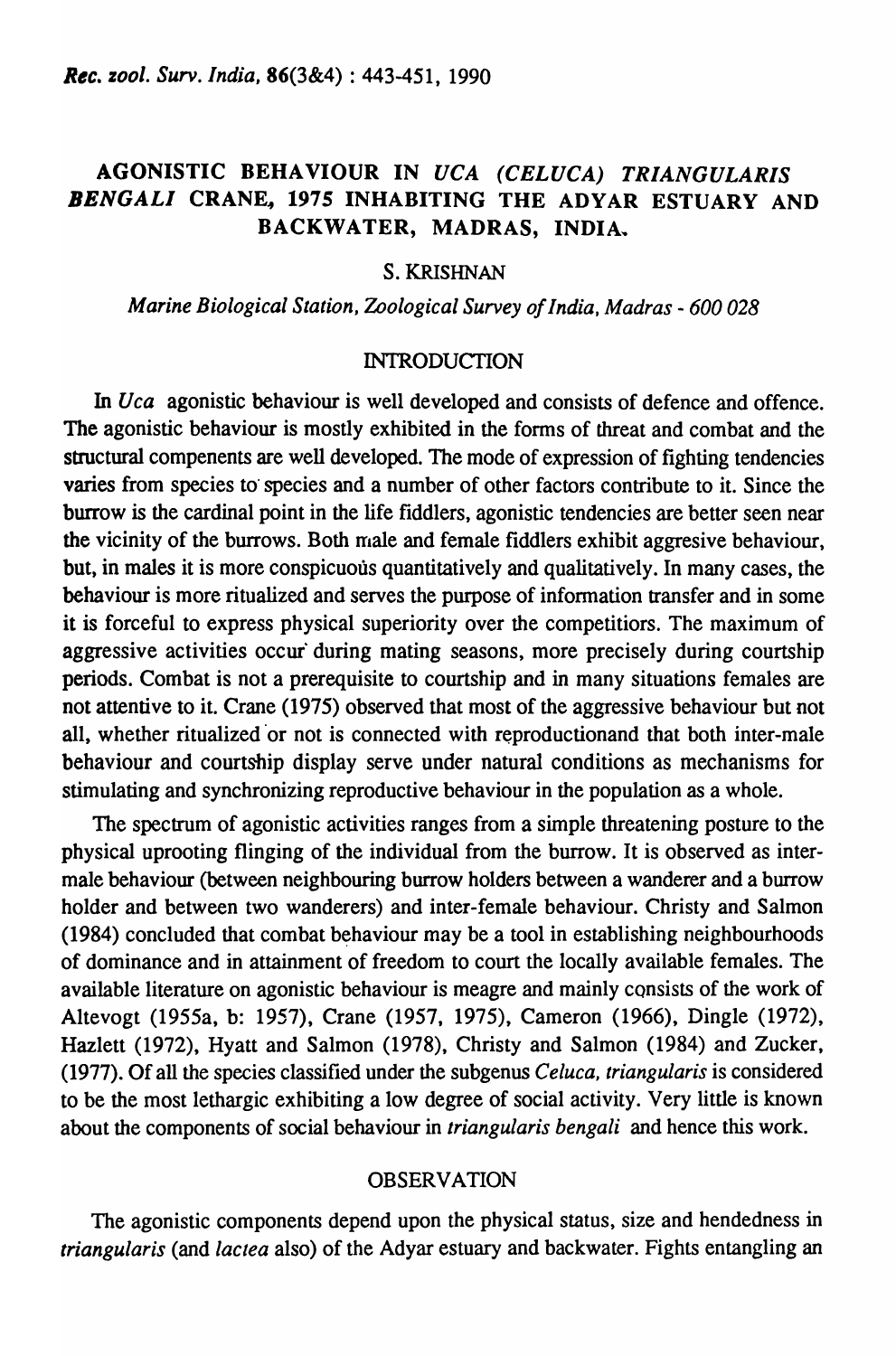aggressively wandering male and a burrow holder could be noted less frequently when compared with the males occupying neighbouring burrows since the former were more rirualistic and eonsisted of stronger components. A few encounters involving two aggressively wandering males could be seen in *lactea* only, while such a phenomenon does not occur in *triangularis.* In this aspect, *triangularis* is in conformity with the observations of Crane (1975) on *rapax.* More than 50% of the encounters became fierce fights in *lactea* while only 2% or less resulted in aggressive combat in *triangularis.*  Combats between neighbours were more ritualistic in *lac tea.* but in *triangularis* agonistic activities were lesser to arrive at any tangible conclusion. In general, agonistic tendencies is could be observed more in all the four study areas (Map 1) of the Adyar estuary ahd backwater in the case of *lactea* only and in *triangularis* it was incomparably less. Encounters have been observed in *lactea* and *triangularis* involving a) crabs of more or less equal size range, b) smaller wanderer and large burrow holder and c) larger wanderer and smaller burrow holder.

In both *lactea* and *triangularis* ritualized agonistic behaviour could be observed in crabs whose carapace width was more than 7 mm indicating the acquirement of ritualization potential at this stage. Combats between homoclawed (right and right; left and left) and heteroclawed (actor being right or left) males indicated prevalence of homoclawed (right and right) since the number of right handed animals were more.

Of the fourteen agonistic postures known in *U ca,* the male *triangularis bengali*  exhibits:

1. Raised carpus - low intensity posture; 2. Forward point - moderate intensity; 3. Lunge - high intensity sudden thrust; 4. After-lunge - unpredictable and undecipherable; 5. Carpus-out - following a raised carpus; 6. Chela-out - partial withdrawal; 7. Lateral stretch - when intruder passes by (plate 1, A); 8. Creep - after being thrown out near the burrow; 9. High-rise - more during breeding season.

Among unritualized forceful combats, manus push component (Plate 1, B) figured, more when compared with other components. Grips, fings and upsets occurred in numerically descending order. The observations are presented in Table I and II for ritualized and forceful components.

It ritualized combats, the low intensity manus rub was more a prerequisite for the other components to follow. Of the fifteen components, only five have been observed to occur with full certainly (Figure 1) and three components were overlapped. In any case, not more than eight to nine components have been observed to occur in the local populations of *triangularis bengali.* Heel and ridge component (plate 2, A) preceded by manus rub was more, similar to the observations of Crane (1975) on *rapax* and when dactyl-slide (plate 2, B) occurred in between manus rub and heel and ridge, ritualization terminated in 75% of the combats.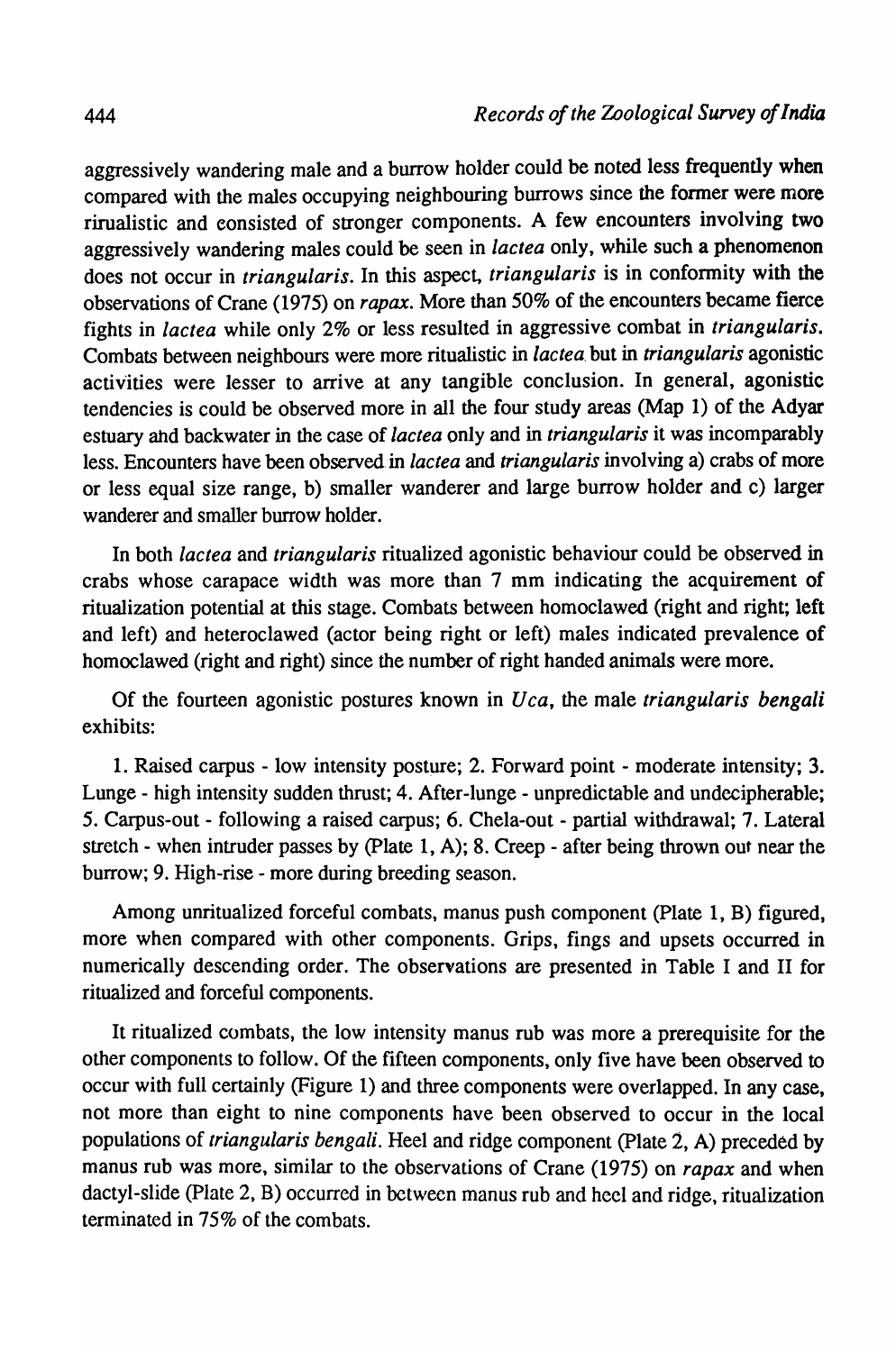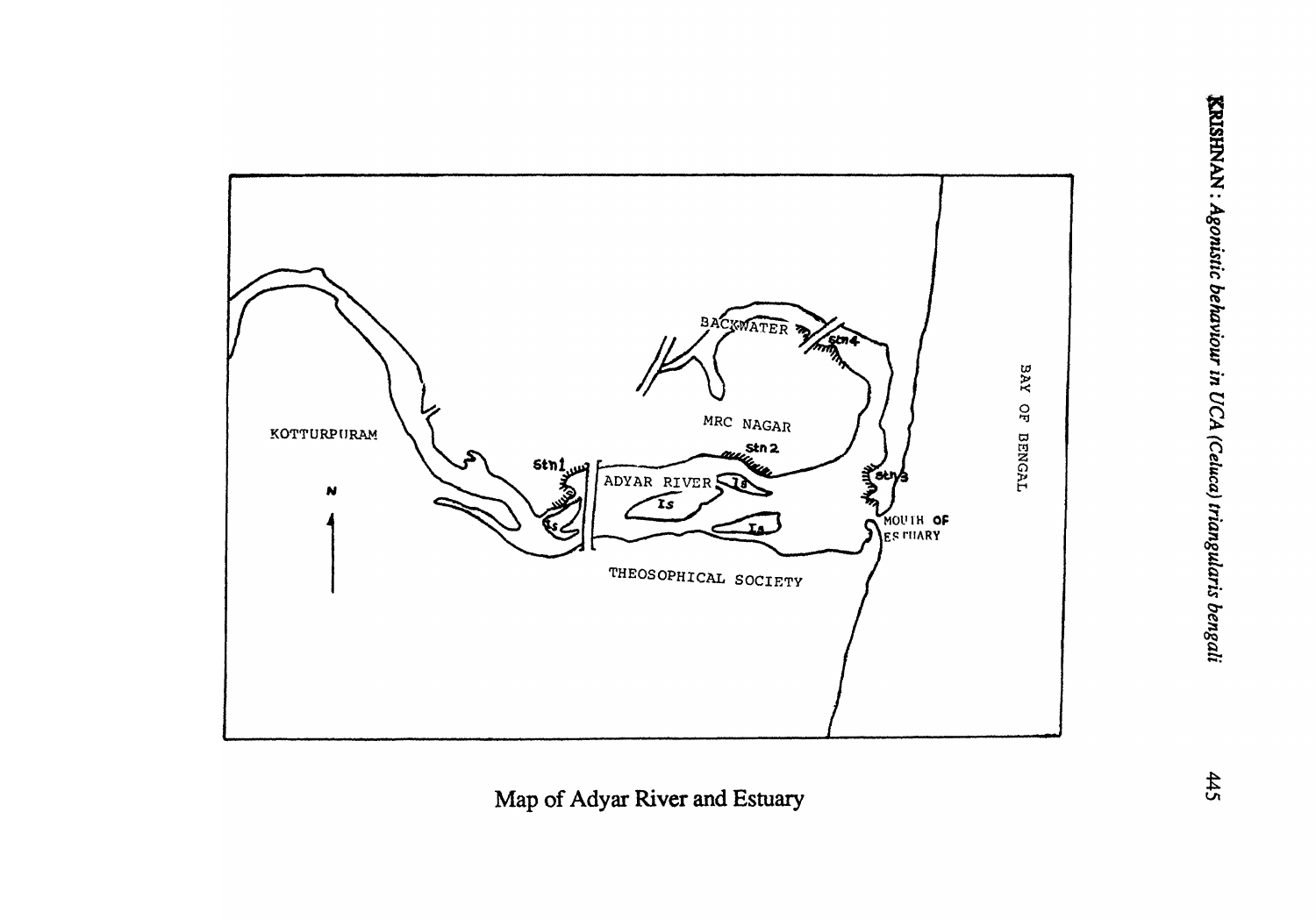

Fig. 1. Relative Frequency of Combat Components (%)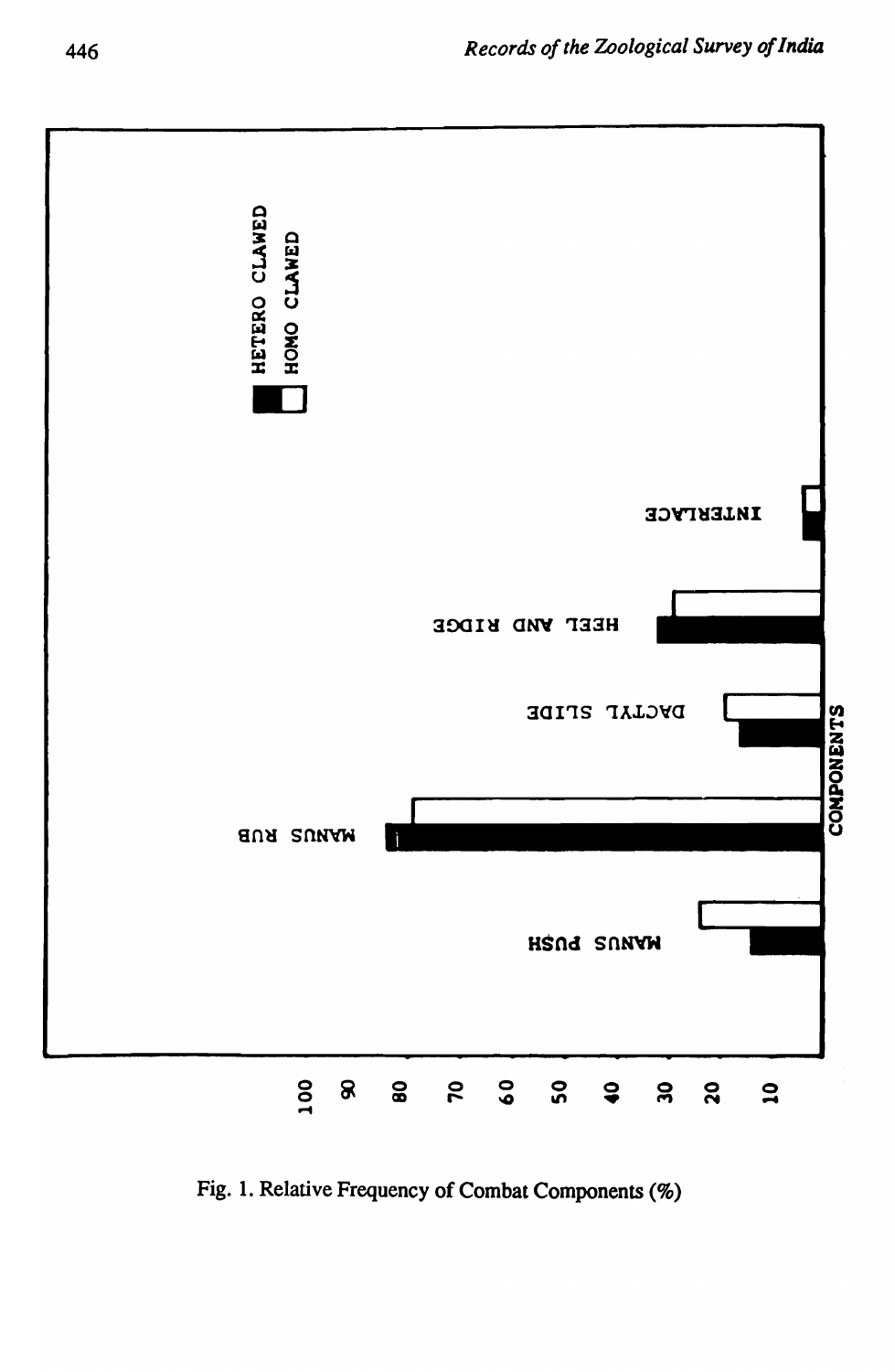## TABLE -I

| Sequence of<br>components                                          |                | Combats between<br>aggresive wanderer<br>and burrow holder | Combat between<br>borrow holders |                |  |
|--------------------------------------------------------------------|----------------|------------------------------------------------------------|----------------------------------|----------------|--|
|                                                                    | Homo<br>Claw   | Hetero<br>Claw                                             | Homo<br>Claw                     | Hetero<br>Claw |  |
| Manus push only                                                    | 6              | 1                                                          | 4                                | 1              |  |
| Manus push and Manus rub                                           | 4              |                                                            | 9                                | 3              |  |
| Manus rub only                                                     | 21             | 18                                                         | 7                                | 3              |  |
| Manus rub + Dactylslide                                            | $\overline{7}$ | $\mathbf 2$                                                | 6                                | 3              |  |
| Dactyl slide only                                                  | 1              | 1                                                          | $\mathbf{1}$                     | 1              |  |
| Manus rub + Dactylslide +                                          |                |                                                            |                                  |                |  |
| heel and ridge                                                     | 4              | 1                                                          | 1                                | $\bf{0}$       |  |
| Manus push + Manus rub +                                           |                |                                                            |                                  |                |  |
| heel and ridge                                                     | 1              | 1                                                          | 0                                | $\bf{0}$       |  |
| Manus rub + Heel and ridge                                         | 15             | 9                                                          | 1                                | 1              |  |
| Dactylslide +                                                      |                |                                                            |                                  |                |  |
| Heel and ridge only                                                | 4              | 1                                                          | 0                                | 1              |  |
| Manus rub and Interlace                                            | $\mathbf 2$    |                                                            |                                  |                |  |
| Heel and ridge + Interlace                                         | 3              | $\mathbf 2$                                                |                                  |                |  |
| Interlace only                                                     |                |                                                            |                                  |                |  |
| Manus $\text{rub} + \text{Heel}$ and $\text{ridge} +$<br>Interlace |                |                                                            |                                  |                |  |
| Dactylslide + Heel and ridge +<br>Interlace                        |                |                                                            |                                  |                |  |
| Manus rub + Dactylslide +<br>Heel and ridge +                      |                |                                                            |                                  |                |  |
| Interlace                                                          |                |                                                            |                                  |                |  |
| Manus rub + Dactylslide +<br>Interlace                             |                |                                                            |                                  |                |  |
| Dactylslide + Interlace                                            |                |                                                            |                                  |                |  |
| Total                                                              | 68             | 38                                                         | 29                               | 13             |  |

# Composition of 148 combats observed during 1 October - 28 November, 1984 at Adyar estuary and backwater in Uca (Celuca) *triangularis bengali.*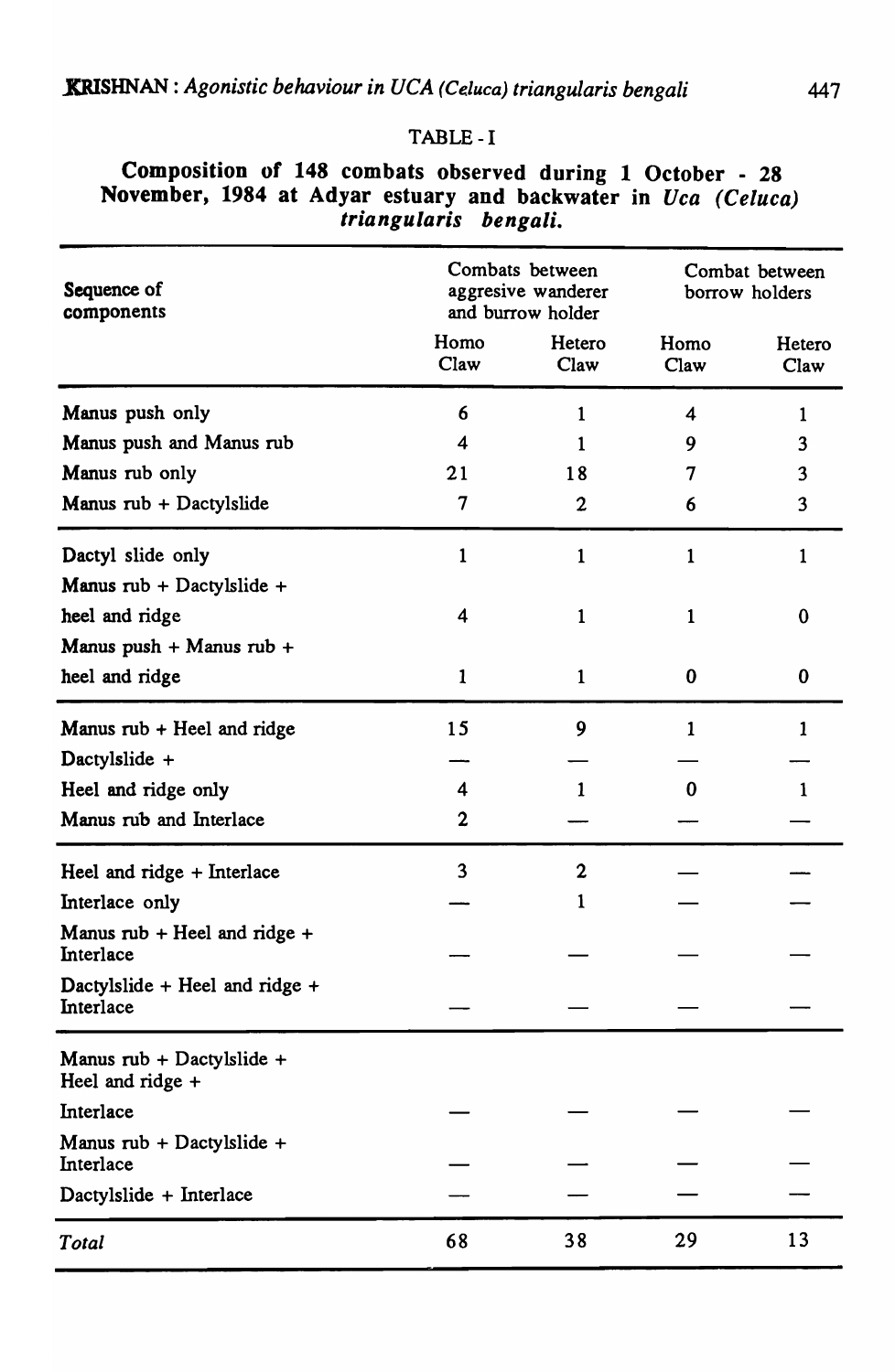#### TABLE-IT

Relative percentage frequency of combats in Uca (Celuca) *triangularis bengali* 

| Component      | Heteroclawed<br>combats (50) | Homoclawed<br>combats (98) | Total<br>combats (148) |  |
|----------------|------------------------------|----------------------------|------------------------|--|
| Manus push     | 14                           | 24                         | 21                     |  |
| Manus rub      | 84                           | 79                         | 81                     |  |
| Dactyl slide   | 16                           | 19                         | 18                     |  |
| Heel and ridge | 32                           | 29                         | 31                     |  |
| Interlace      | 04                           | 04                         | 04                     |  |

TABLE-III

| Analysis of combat outcome in favour of burrow holders (%) |  |  |  |  |  |
|------------------------------------------------------------|--|--|--|--|--|
|                                                            |  |  |  |  |  |

| Fiddler species              | When burrow<br>holder larger | When burrow<br>holder smaller | When more or<br>less equal |
|------------------------------|------------------------------|-------------------------------|----------------------------|
| U. (C.) triangularis bengali | 95                           | 59                            | 100                        |
| $U.$ (C.) lacted annulipes   | 100                          | 41                            | 74                         |

Interlace component did not indicate any difference in hetero clawed and homoclawed fights. Heel and hollow, quite characteristic of *lac tea* could not be seen to occur in *triangularis* during the entire period of observation. Tapping has not been studied due to want of facilities.

Abrupt withdrawals from ritualized and forceful fightings has been observed in 28 cases. In three combats withdrawal of the inactor into the burrow occurred due to the appearance of the lizard *Mebuya carinata* and the common crow and resumption of fight did not occur. In 7 cases abrupt withdrawal occurred for which specific reasons could not be assigned. Only in one case the actor instigated combat repeatedly even after withdrawal by the inactor and till such a time the burrow holder gave up the borrow (15 minutes approximately) the agonistic instinct did not dissipate in the aggressive wanderer. In many combats, the high intensity components were imperfect and related movements were atypical, similar to the observations of Crane (1975) in *rapax* but the dissimilarity being the delay inresumption of other activities like waving. Analysis of combat outcome presented in Table III indicates the spatial and temporal effects of competition among the wanderers and residents for the burrows. In 14 out of 216 cases of winning by the wanderers (observed over a period of one year) of larger size, the burrow was demolished immediately after evicting the residents in the case of *lactea* but such an occurrence did not happen in *triangularis.*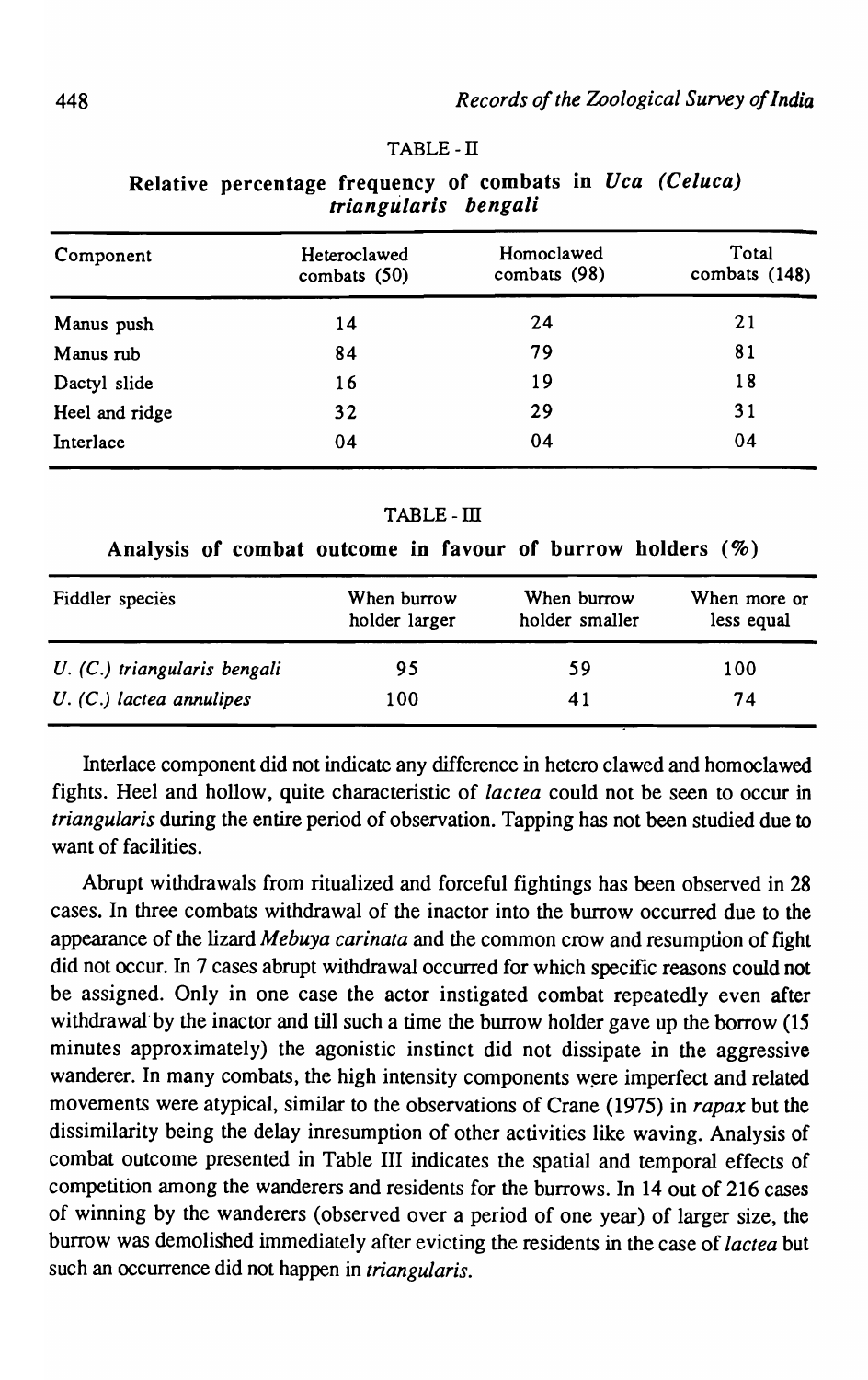In interspecific fights involving *triangularis* and *lactea* most of the fights were unritualized and exhibited the presence of weak components (Plate 3A), often combats ended in manus rubs and occasionally in heel and ridge. Aggressively wandering *triangularis* tended to avoid conflicts with *lactea* when the latter were burrow holders whether smaller of larger. In the 15 interspecific combats observed between larger aggressive wanderers of *lactea* and smaller burrow holding *triangularis,* the former invariably evicted the burrow holder and demolished the burrows after eviction, in 12 cases, instantaneously.

In places where both the species occupied the neighbouring burrows, *lactea* were smaller when compared to *triangularis* (plate 3, B). The agonistic behaviour mostly consisted of threatening postures and the few combats observed between the burrow holders indicated the benefit of size of *triangularis.* 

The agonistic behaviour between females were lateral body pushes while competing for feeding places and guarding the burrows. A few fights involved the ambulatories and minor chelae and were stereotyped in components.

### DISCUSSION

It is known that fighting tendencies are inbuilt in fiddlers and the extent of it varies from species to species. Agonistic expression is not for the possession of an empty burrow but to express physical superiority, more often in the presence of females. Combat behaviour is expressed more during low tide periods when both males and females are active. Reproductively active males spend more of their time in fighting and defending the site of mating, preferably breeding burrows located on the supratidal zones (Christy and Salmon 1984). The combat outcome varies from species to species and different size classes (Hyatt and Salmon, 1978; Christy, 1980). It is common occurrence that the smaller residents are ousted by the larger wanderers on the gradient where the burrows are found to be comfortable for courtship and subsequent copulation. In a number of cases, the burrow occupied by the fighting out of resident is not retained for more than a week by the winner. Hazlett (1972) inferred that in most situations, a loser in ritualized fight, particularly if the combatants have potential weapons such as large chelipeds has a better chance to reproduce, than a loser in an unritualized fight. In *triangularis,* it appears that the winner only can be the successful mate than a loser whether it be a ritualized or unritualized fight.

Christy and Salmon (1984) devised the concept of resource-defence mating systems and expressed that exhibition of agonistic tendencies is for the establishment of neighbourhoods of dominance. This holds true for both *lac tea annulipes* and *triangularis bengali* of the Adyar estuary. Hyatt and Salmon (1978) indicated that the percentage outcome of combats is related to the density and size of the crabs in *pugilator.* This observation may be diluted to become a universal phenomenon, since, observations on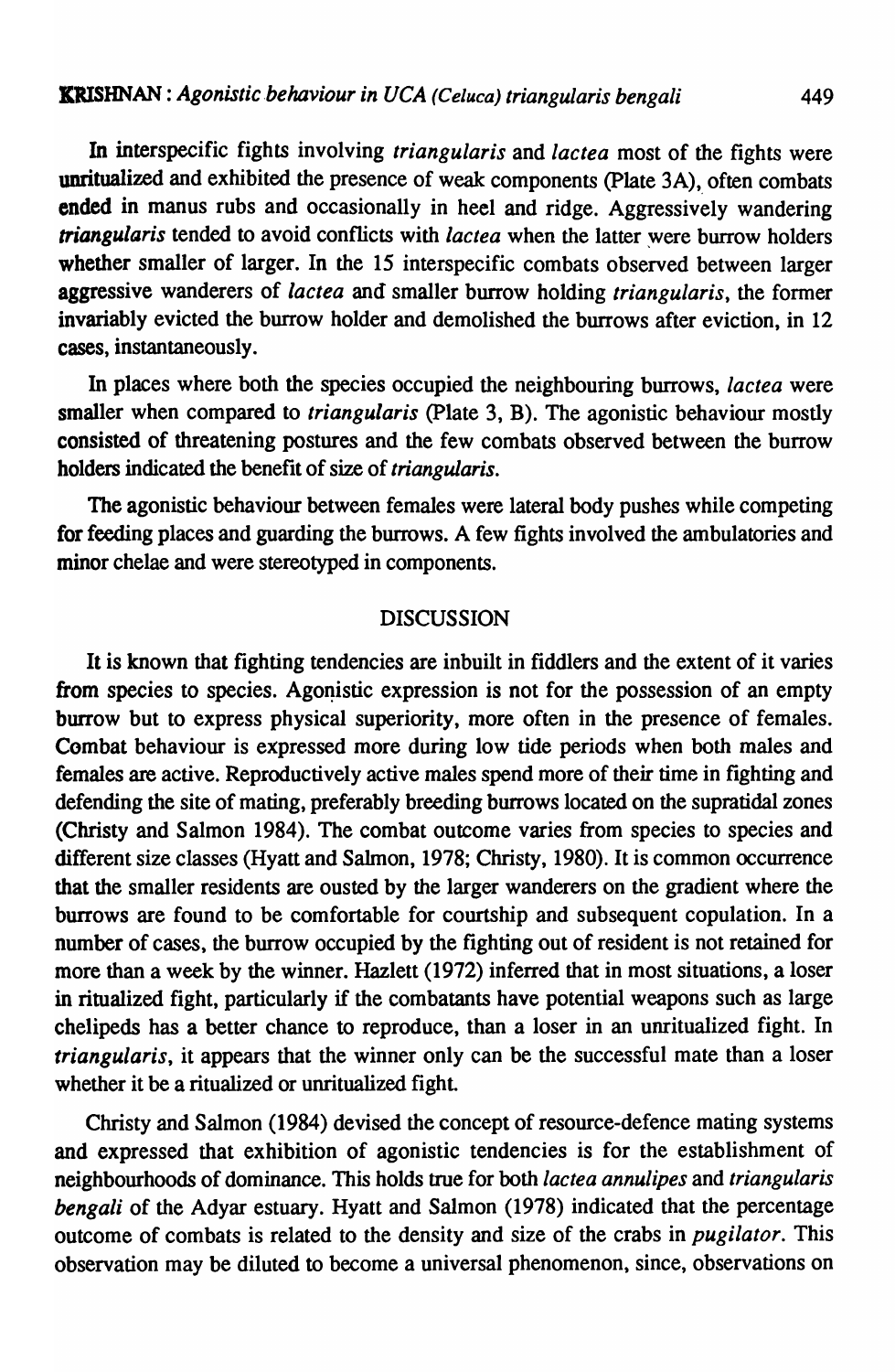*lactea* and *triangularis* of this tripical region also confirm it. Zucker (1977) stated that the agonistic expression is the outcome of spatial intolerance. Christy and Salmon (1984) subscribed to this idea by pointing out that there exists a negative exponential relationship between inter-burrow distnces and rates of aggressive interaction between neighbouring (esidents. The present observation on *triangularis* also suggests that establishment of territorial rights is due to the expression of combat behaviour in addition to mating success. von Hagen (1970) expressed that combat behaviour is one of the additional modification associated with terrestrial adaptation. It indirectly may mean that the more terrestrial crabs exhibit more agonistic behaviour. The fiddler *triangularis bengali* which is more terrestrial than its counterpart *lactea annulipes* neither shows the presence of a better ritualized agonistic repertory nor the quantum of combats is more. Lack of patterns makes the agonistic encounters more efficient for survival and reproduction in dense population of *pugnax* when it occurs with *pugilator* (Aspey, 1978). Inspite of the occurence of *lactea annu/ipes* and *triangularis bengali* sympatrically' in some areas, population density was too low to identify a similarity with the other two species of Aspey (1978), since *triangularis* lacks patterns and the intensity of combat is also low.

### SUMMARY

Possession of a limited repertory of agonistic tendencies in *triangularis* has been noticed. Winner in a combat, whether ritualized or unritualized stands a better chance to copulate. The argument that a limited repertory may lead to efficient fighting does not work in *triangularis.* Inter-specific combats have been noted to be irregular in components.

### ACKNOWLEDGEMENTS

The author is thankful to the Director, Zoological Survey of India, Calcutta and Joint Director, Marine Biological Station, ZSI, Madras for facilities; colleagues for help at various stages and Dr. Robert Y George, Professor of Oceanography, Institute of marine Biomedical Research, North Carolina University for criticism. This work has fonned a part of Ph.D. thesis submitted by the author which has been approved by the University of Madras.

#### REFERENCES

Altevogt, R., 1955a. Some studies on two species of India fiddler crabs *Uca marionis nitidus* (Dana) and *Uca annulipes* (Latr.). *Jour. Bombay nat. Hist. Soc., 52:*  702-716.

Altevogt, R., 1955b. Beobachtungen und Untersuchungen an indischen Winkerkrabben, Zeitschrift fur Morphologie und Okologie der Tiere, 43: 501-522.